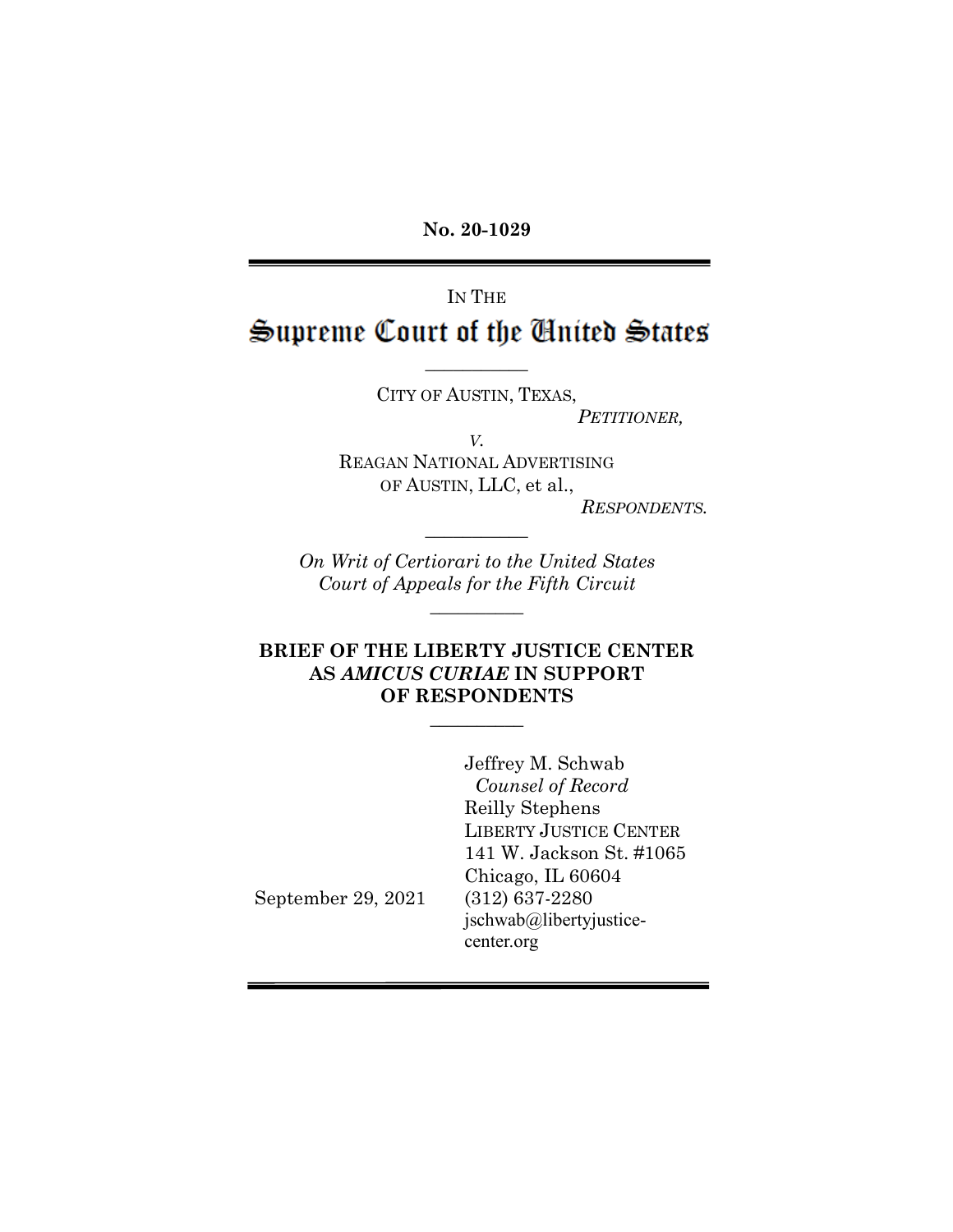# **QUESTION PRESENTED**

Whether petitioner's sign code, which permits the digitization of signs that advertise activities on the premises but prohibits the digitization of other signs violates the First Amendment.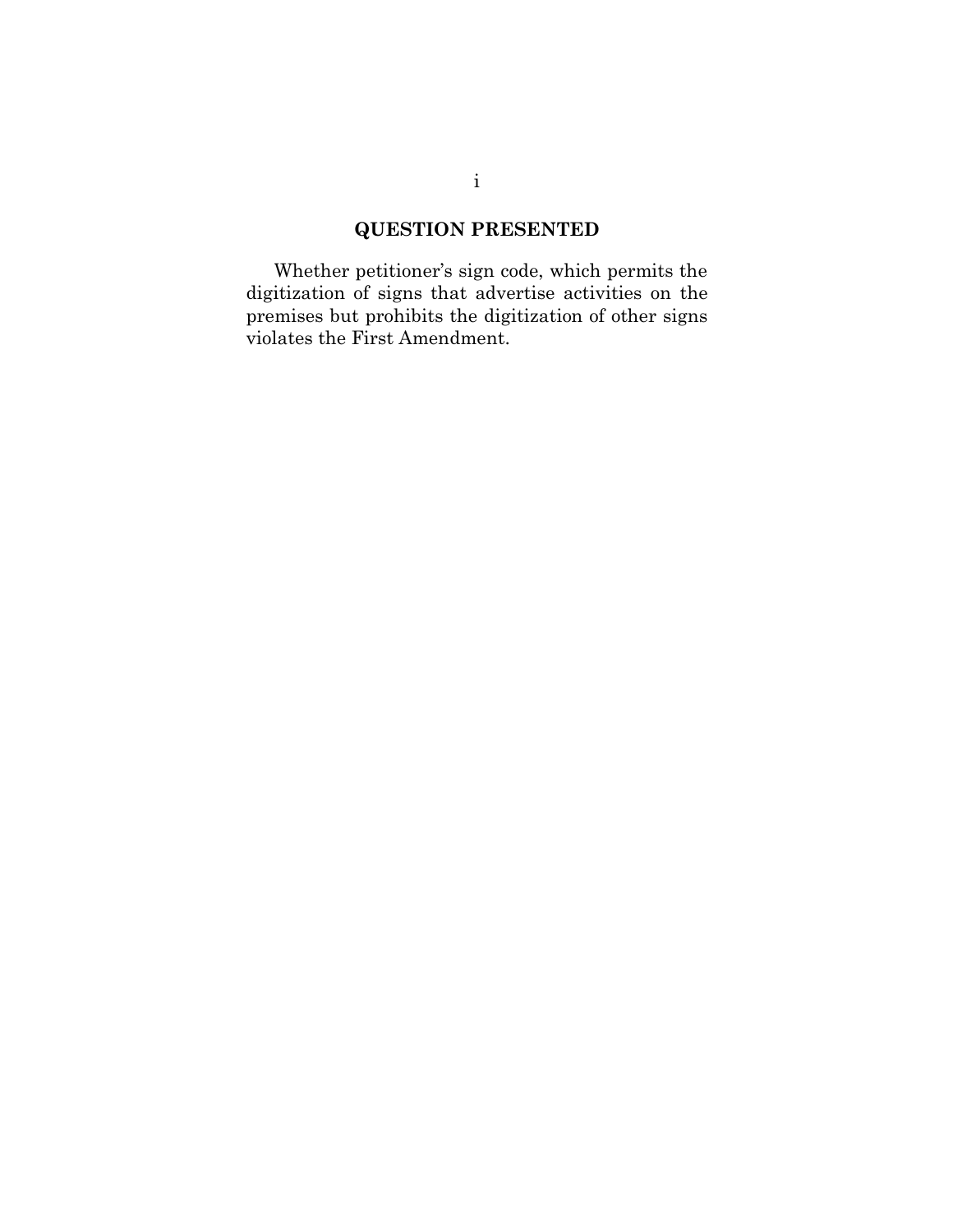# **TABLE OF CONTENTS**

| INTEREST OF THE AMICUS CURIAE  1 |                                                                                                                            |  |  |
|----------------------------------|----------------------------------------------------------------------------------------------------------------------------|--|--|
|                                  |                                                                                                                            |  |  |
|                                  |                                                                                                                            |  |  |
| L                                | <i>Reed</i> clarified this Court's analysis as<br>to when a restriction on speech was<br>content-based and thus subject to |  |  |
| П.                               | Accepting the City of Austin's<br>arguments would require this Court to                                                    |  |  |
| III.                             | None of the factors for overturning<br>this Court's precedent support                                                      |  |  |
|                                  |                                                                                                                            |  |  |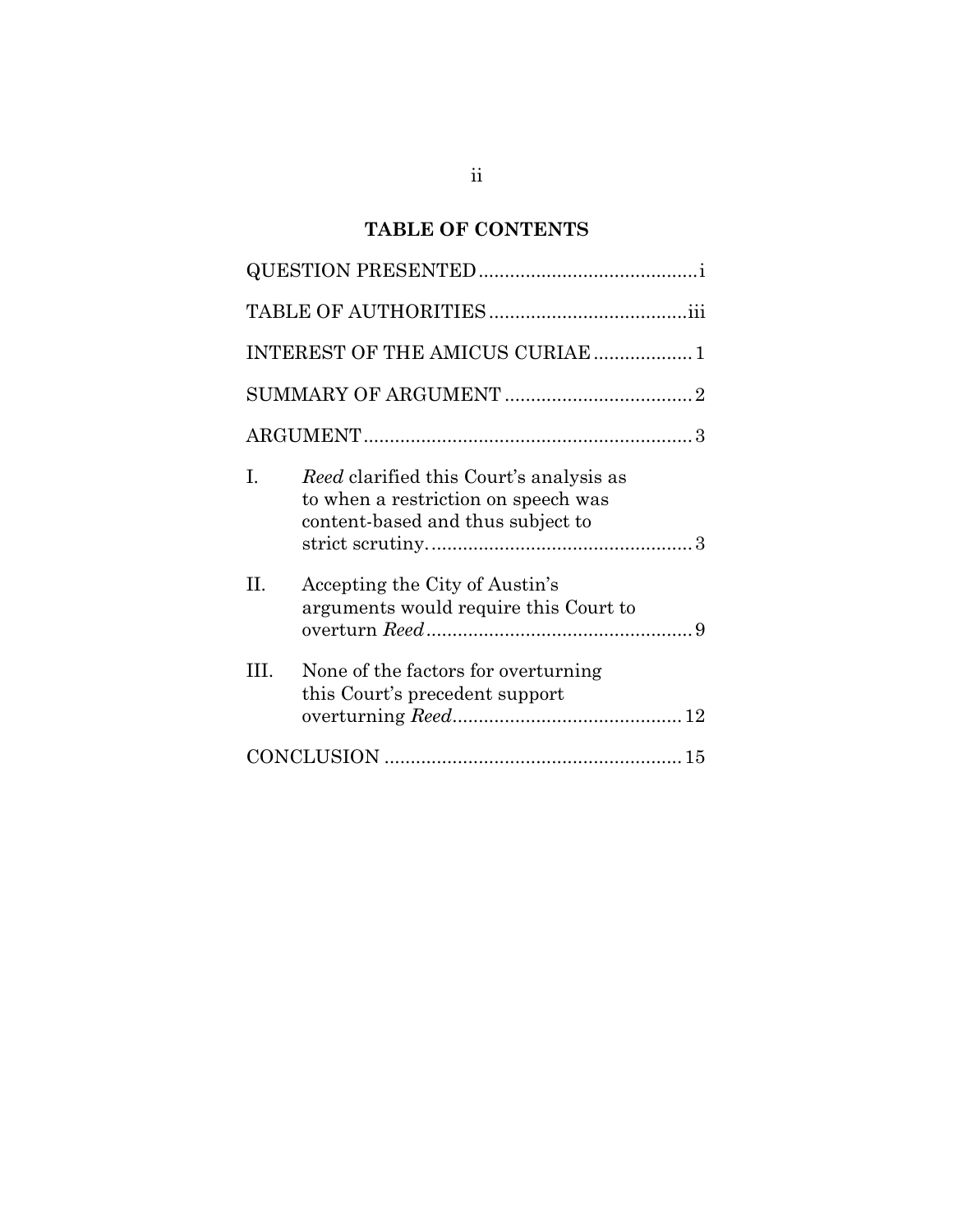## **TABLE OF AUTHORITIES**

## **Cases**

| Bennett v. AFSCME Council 31,                                                    |
|----------------------------------------------------------------------------------|
| Berger. v City of Seattle,                                                       |
| Cincinnati v. Discovery Network, Inc.,                                           |
| City of Ladue v. Gilleo,                                                         |
| Forsyth Cty. v. Nationalist Movement,                                            |
| Heffron v. Int'l Soc'y for Krishna<br>Consciousness, Inc., 452 U.S. 640 (1981) 8 |
| Janus v. AFSCME,                                                                 |
| Norton v. City of Springfield,                                                   |
| Payne v. Tennessee,                                                              |
| Police Dep't of Chi. v. Mosley,                                                  |
| R. A. V. v. St. Paul,                                                            |
| Reed v. Town of Gilbert,                                                         |
| Reed v. Town of Gilbert,                                                         |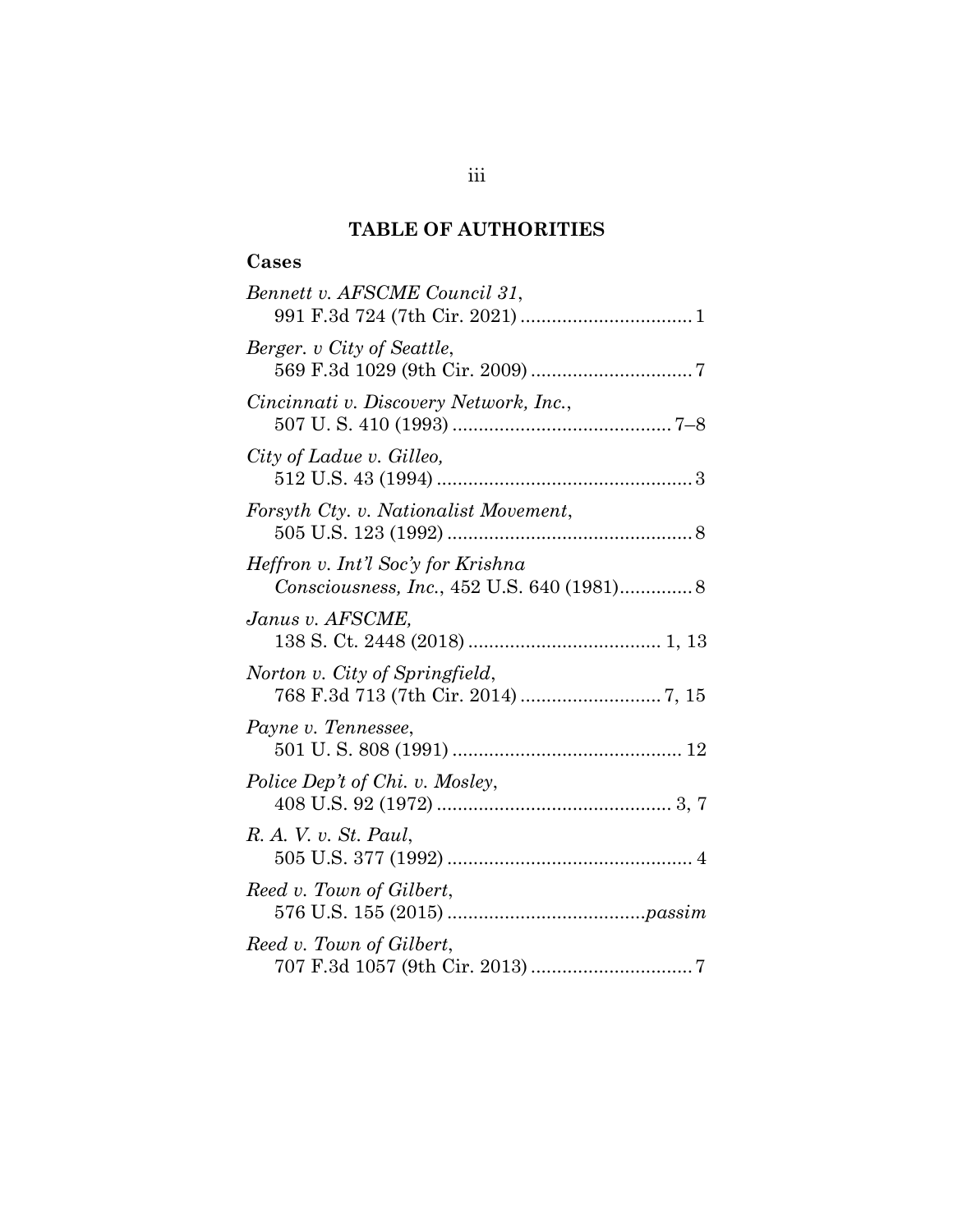| Reed v. Town of Gilbert,                                                                                                                                                                                     |
|--------------------------------------------------------------------------------------------------------------------------------------------------------------------------------------------------------------|
| Sorrell v. IMS Health Inc.,                                                                                                                                                                                  |
| Thayer v. City of Worcester,                                                                                                                                                                                 |
| Vugo, Inc. v. City of New York,                                                                                                                                                                              |
| <b>Statutes</b>                                                                                                                                                                                              |
|                                                                                                                                                                                                              |
| Austin City Code § § 25-10-102(6) (2014)  9                                                                                                                                                                  |
| <b>Other Authorities</b>                                                                                                                                                                                     |
| Enrique Armijo, Reed v. Town of Gilbert:<br>Relax, Everybody, 58 B.C. L. Rev. 66                                                                                                                             |
| Ashutosh Bhagwat, In Defense of Content<br><i>Regulation</i> , 102 Iowa L. Rev. 1427 (2017)3                                                                                                                 |
| David L. Hudson, Jr., The Content-<br>Discrimination Principle and the Impact of<br>Reed v. Town of Gilbert, 70 Case W. Res.                                                                                 |
| Dan V. Kozlowski and Derigan Silver,<br>Measuring Reed's Reach: Content-<br>Discrimination in the U.S. Circuit Courts<br>of Appeals after Reed v. Town of Gilbert,<br>24 Comm. L. & Pol'y 191 (2019)  14, 15 |
| Genevieve Lakier, Reed v. Town of Gilbert,<br>Arizona, and the Rise of the<br><b>Anticlassificatory First Amendment, 2016</b>                                                                                |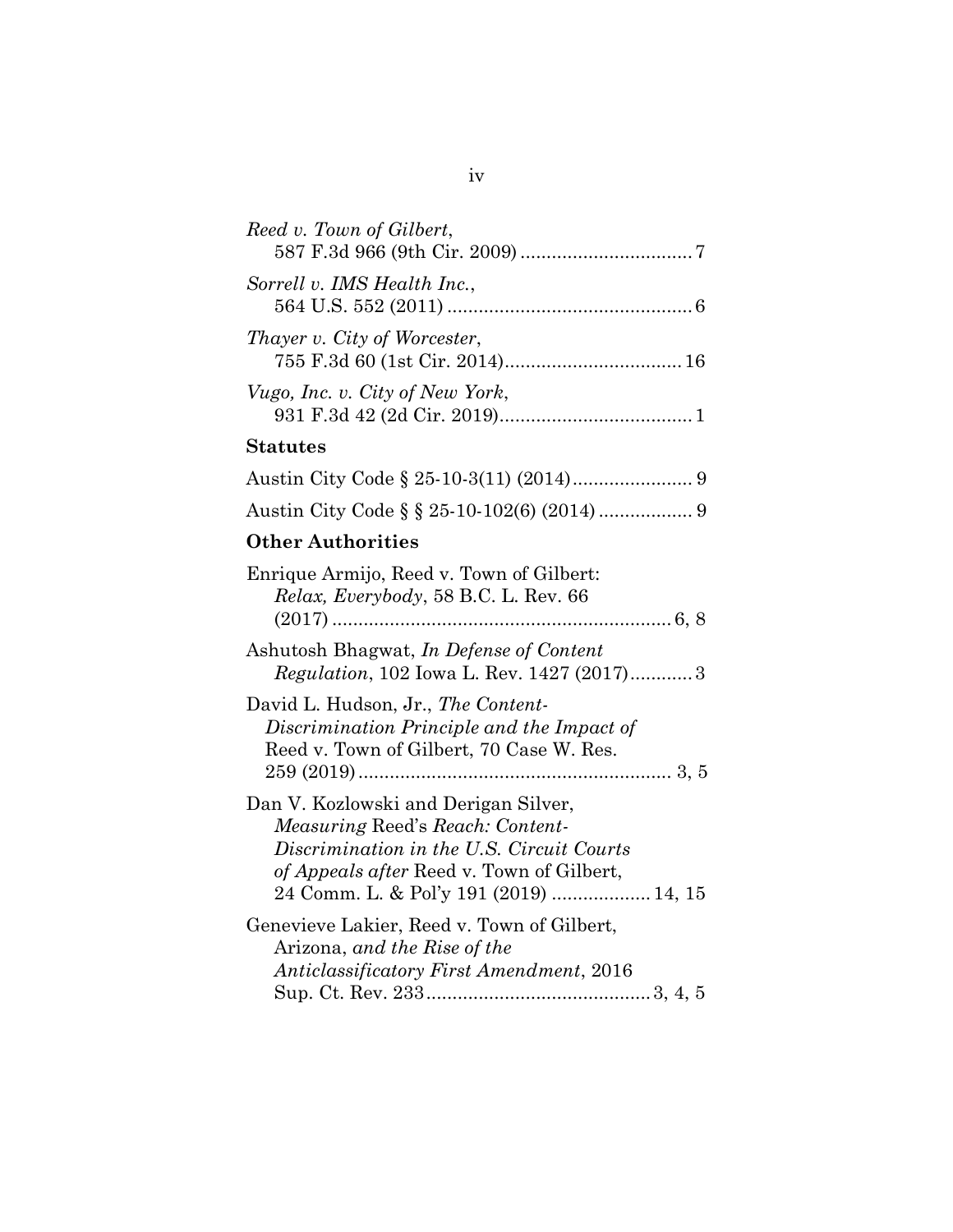| Joseph Mead, Why We Need Reed:            |  |
|-------------------------------------------|--|
| Unmasking Pretext in Anti-Panhandling     |  |
| <i>Legislation</i> , 7 ConLawNOW 37, 29   |  |
|                                           |  |
| Susan H. Williams, Content Discrimination |  |
| and the First Amendment, 139 U. PA. L.    |  |
|                                           |  |
|                                           |  |

v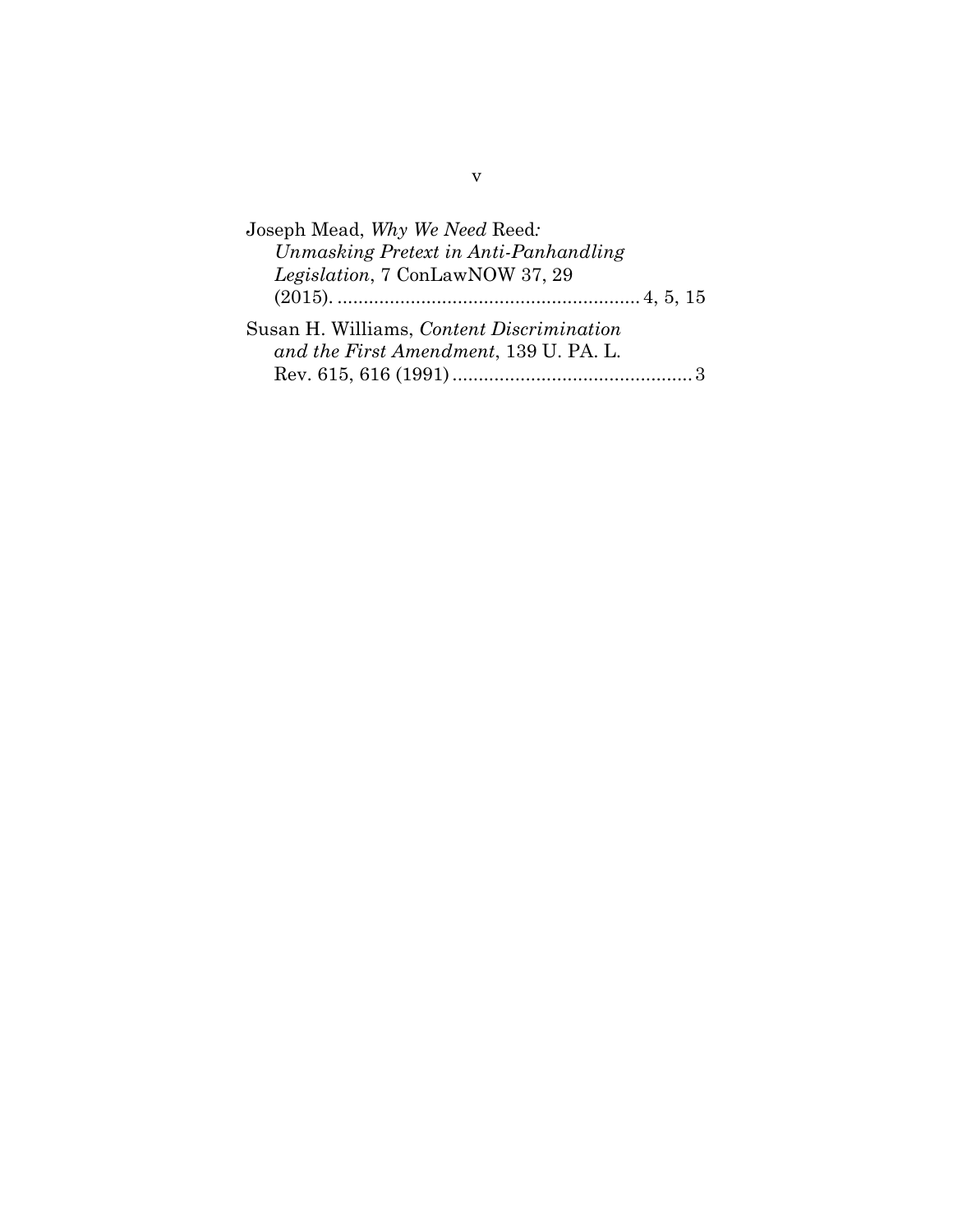#### **INTEREST OF THE AMICUS CURIAE1**

The Liberty Justice Center is a nonprofit, nonpartisan, public-interest litigation firm that seeks to protect economic liberty, private property rights, free speech, and other fundamental rights. The Liberty Justice Center pursues its goals through strategic, precedent-setting litigation to revitalize constitutional restraints on government power and protections for individual rights.

The Liberty Justice Center is headquartered in Chicago, Illinois, and is interested in this case because the freedom of speech is a core value vital to a free society. To that end, the Liberty Justice Center has long represented clients seeking to protect their First Amendment rights before this Court. *See, e.g., Janus v. AFSCME,* 138 S. Ct. 2448 (2018); *Vugo, Inc. v. City of New York*, 931 F.3d 42 (2d Cir. 2019), *petition for cert. denied* No. 19-792 (April 27, 2020); *Bennett v. AF-SCME Council 31*, 991 F.3d 724 (7th Cir. 2021), *petition for cert. filed* No. 20-1603 (May 14, 2021).

 $\overline{a}$ 

<sup>1</sup> Rule 37 statement: No counsel for any party authored any part of this brief, and no person or entity other than *amici* funded its preparation or submission. All parties consented to the filing of this brief.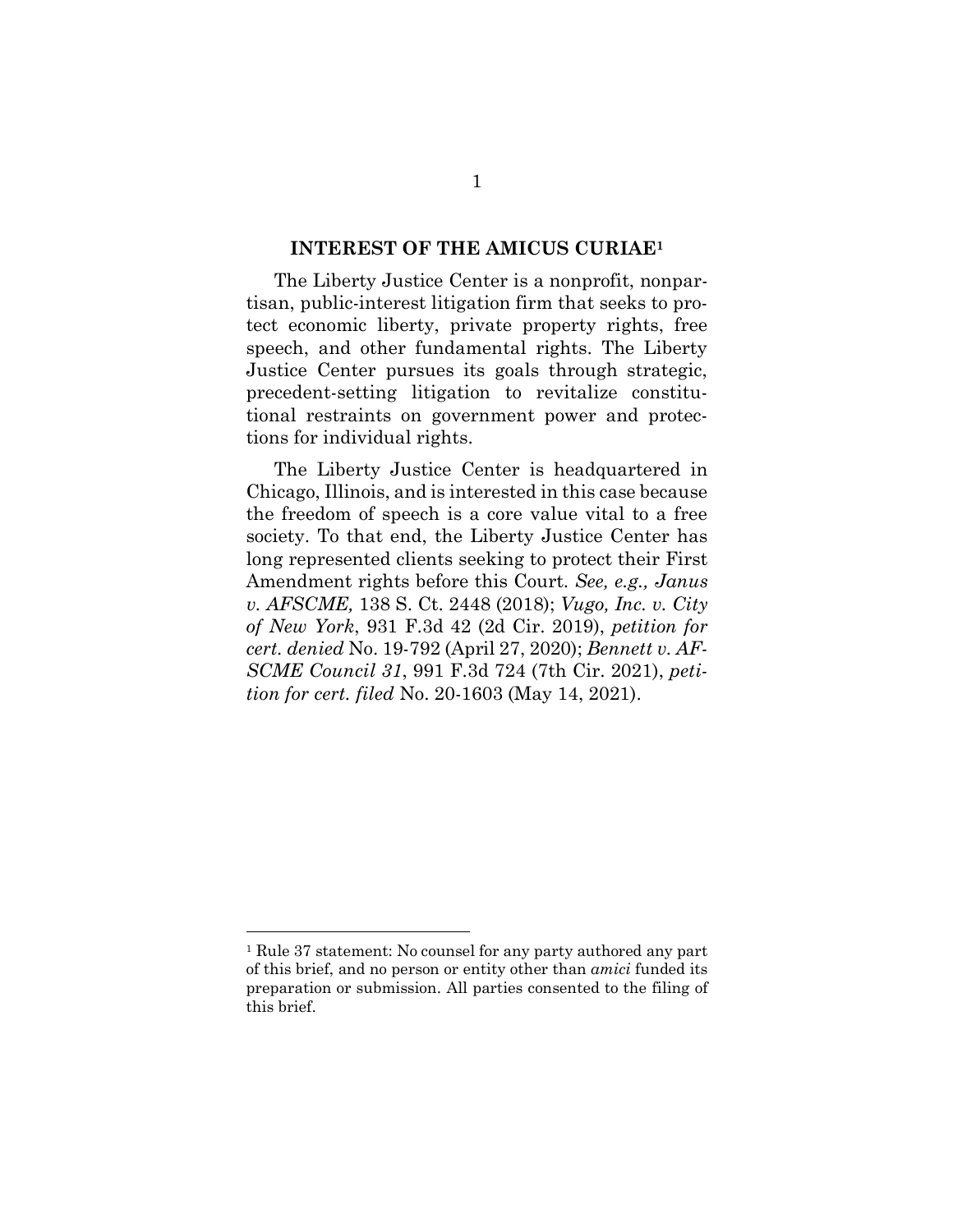#### **SUMMARY OF ARGUMENT**

*Reed v. Town of Gilbert*, 576 U.S. 155 (2015), is not a departure from this Court's previous cases. Rather, it reaffirmed and simplified its content-discrimination analysis into two steps—first, if a law's text makes any reference to content, then strict scrutiny applies; and second, a content-neutral law will be subject to strict scrutiny when the purpose and justification are content-based—while overturning some lower court's misapplication of content-based analysis by clarifying that a content-based law on its face is *always* subject to strict scrutiny, regardless of whether its purpose is content-neutral.

Ruling for the City of Austin would require this Court to overturn *Reed* because the City denies that its sign code's definition of off-premises sign is content-based, despite the fact that that definition on its face depends on the sign's content—whether the sign refers to activities that take place on the same lot as the sign itself. The City asks the Court to ignore the fact that the sign code's definition of off-premises signs is content-based because, it argues, the sign code is viewpoint-neutral and the purpose of the sign code is content-neutral.

This Court should not overturn *Reed* because its stated factors for overturning precedent do not support doing so. This Court should reject the City of Austin's arguments and uphold the decision of the Circuit Court of Appeals.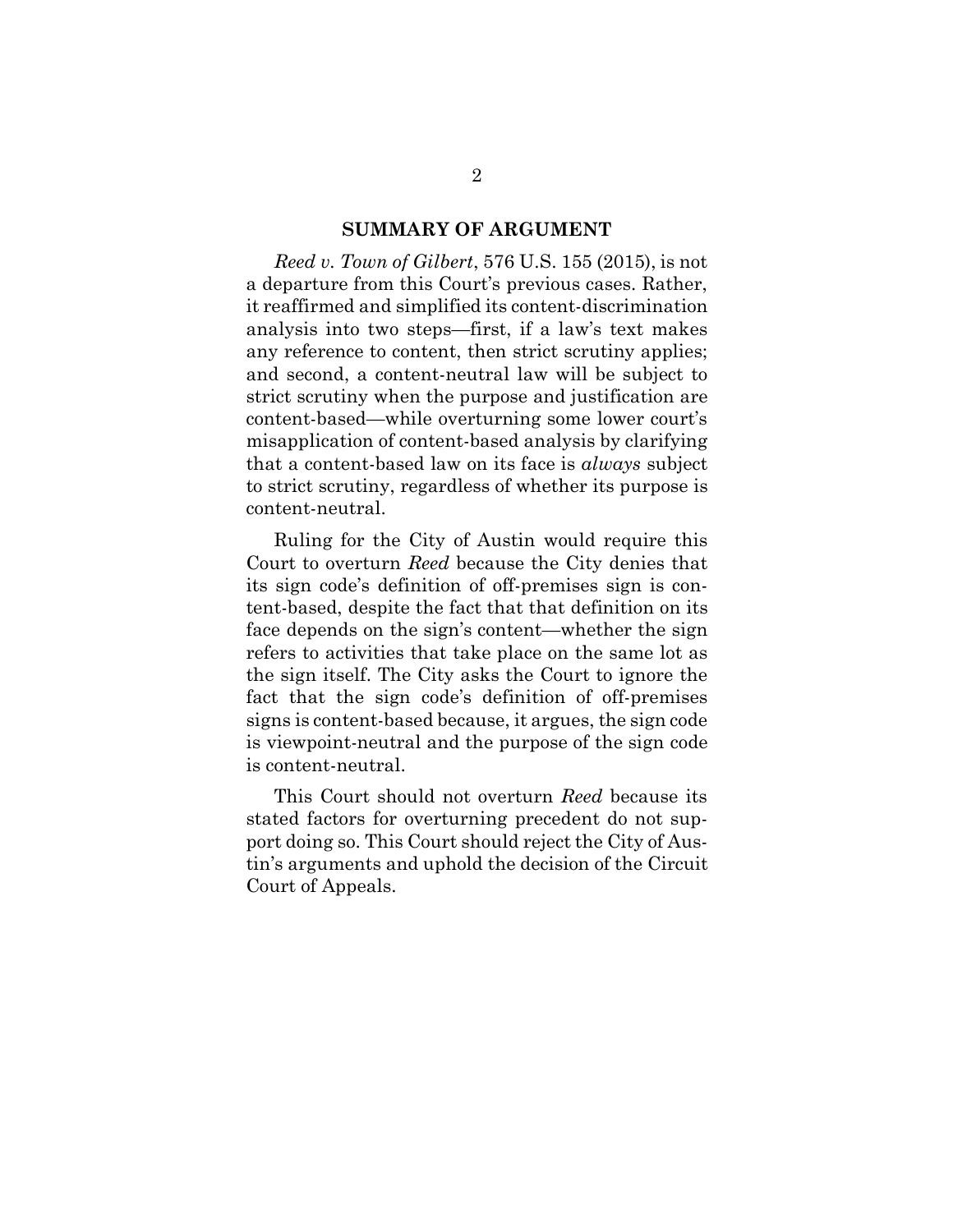#### **ARGUMENT**

## **I.** *Reed* **clarified this Court's analysis as to when a restriction on speech was content-based and thus subject to strict scrutiny.**

One of the most, if not the most, important concepts in this Court's First Amendment free-speech jurisprudence is the content-discrimination principle. *See, e.g.,* David L. Hudson, Jr., *The Content-Discrimination Principle and the Impact of* Reed v. Town of Gilbert, 70 Case W. Res. 259, 260 (2019); Susan H. Williams, *Content Discrimination and the First Amendment*, 139 U. PA. L. Rev. 615, 616 (1991); Genevieve Lakier, Reed v. Town of Gilbert, Arizona, *and the Rise of the Anticlassificatory First Amendment*, 2016 Sup. Ct. Rev. 233, 233; Ashutosh Bhagwat, *In Defense of Content Regulation*, 102 Iowa L. Rev. 1427, 1428 (2017). That is, the idea that "government has no power to restrict expression because of its message, its ideas, its subject matter, or its content." *Police Dep't of Chi. v. Mosley*, 408 U.S. 92, 95 (1972). The concern over content-discrimination is important because "content-based speech restrictions are especially likely to be improper attempts to value some forms of speech over others, or are particularly susceptible to being used by the government to distort public debate." *City of Ladue v. Gilleo*, 512 U.S. 43, 60 (1994) (O'Connor, J., concurring).

It is well established that strict scrutiny applies to content-based regulations. "The First Amendment generally prevents government from proscribing speech, or even expressive conduct, because of disap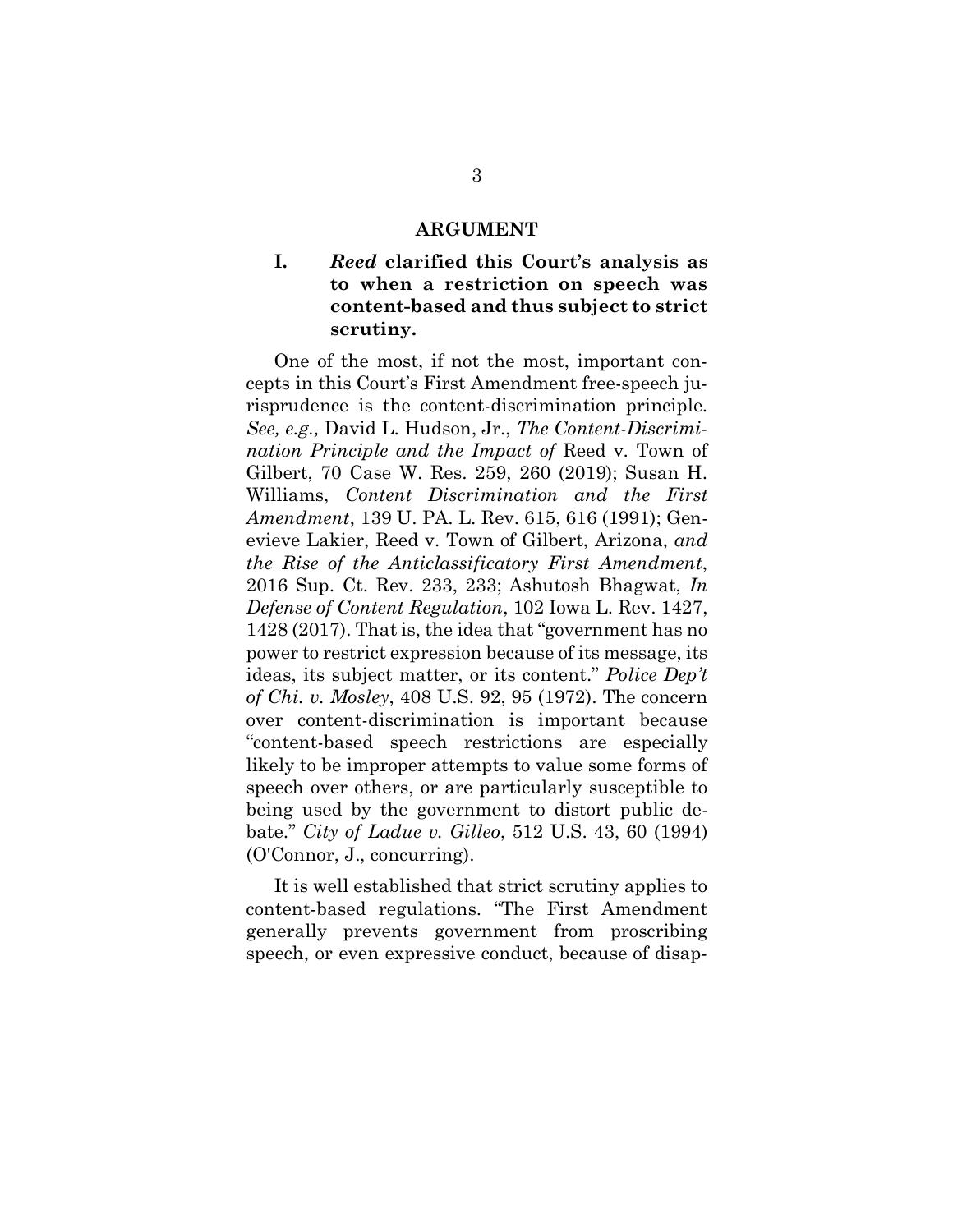proval of the ideas expressed. Content-based regulations are presumptively invalid." *R. A. V. v. St. Paul*, 505 U.S. 377, 382 (1992) (citations omitted).

Despite the importance of the principle, the Court had trouble settling on a single test of content-based lawmaking. According to Professor Lakier, it had wavered between two different tests.

> In one line of cases, the Court hald insisted that laws are content-based whenever they treat speakers differently because of the content of their speech—that is to say, whenever they employ explicit content distinctions. In another line of cases, the Court ha[d] instead insisted that laws are content-based only when they cannot be justified by a content-neutral purpose—that is to say, when the government cannot adequately demonstrate that the distinction the laws draw furthers some purpose other than to restrict speech because the government dislikes its content, or fears its communicative effects.

Lakier, *supra*, at 234. Courts following the "purpose test" would often give only a cursory review even to ordinances that facially discriminated against some speech based on its content. Joseph Mead, *Why We Need* Reed*: Unmasking Pretext in Anti-Panhandling Legislation*, 7 ConLawNOW 37, 29 (2015).

Over time, divisions developed in the lower courts over the application of the content-discrimination principle, with some courts focusing on explicit content-based distinctions, while other courts focused on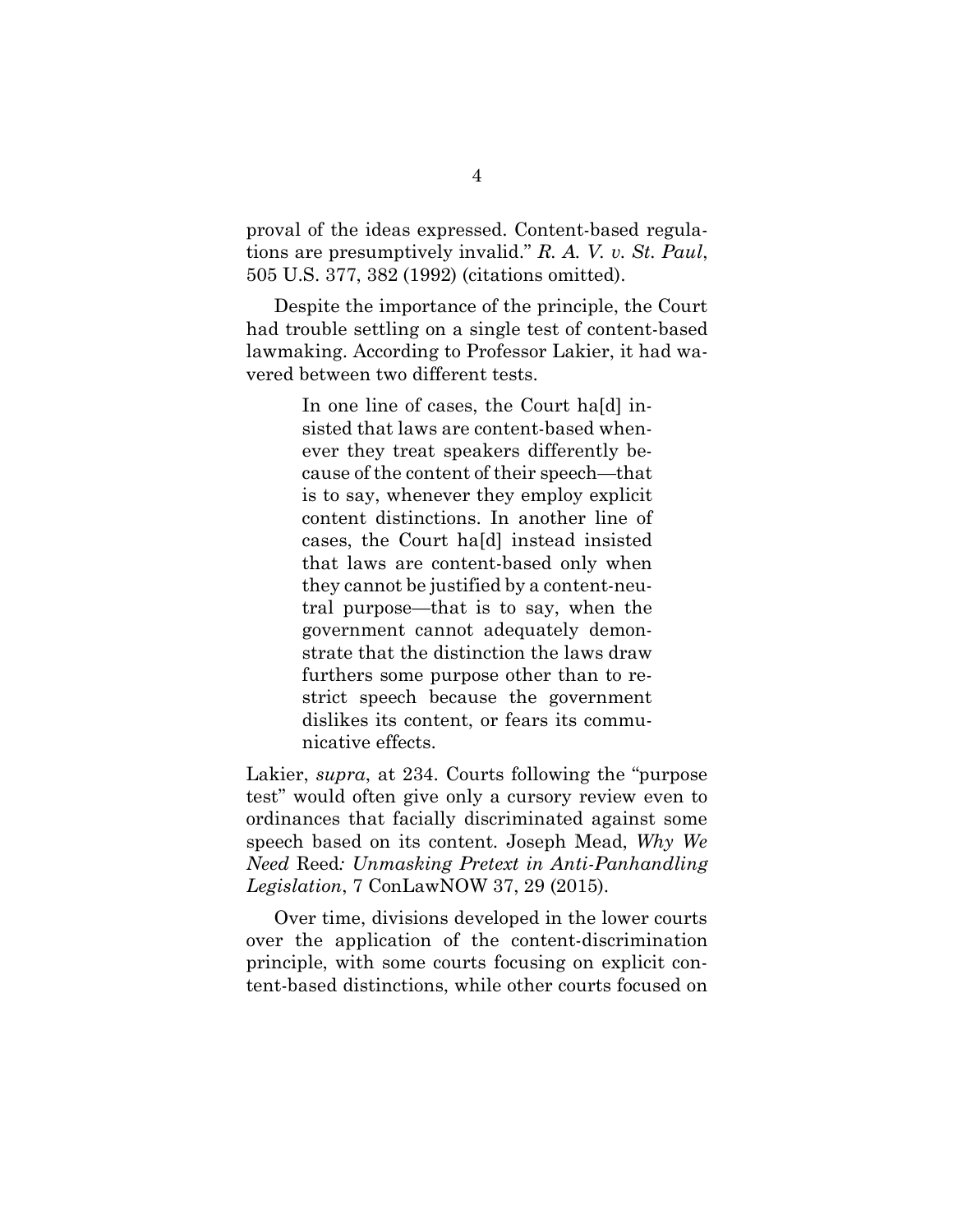the purpose. *See* Hudson, Jr., *supra*, at 262. The result was the creation of what commentators described as a confused, inconsistent, and highly malleable body of law. Lakier, *supra*, at 234.

For example, Professor Mead deemed this case law a "recipe for mischief" because: (1) it was difficult to determine purpose, (2) it was unsettled which purposes were constitutionally suspect and which were not, and (3) it led to a charade where law departments would invent rationales for laws and throw them into ordinance preambles that were so unrelated to the concerns actually considered by the legislators. According to Professor Mead, these issues led to an underprotection of speech that was disliked by majorities. Mead, *supra*, at 40.

The Supreme Court clarified the proper understanding of the content-discrimination principle in *Reed v. Town of Gilbert*, 576 U.S. 155 (2015). *See* Hudson, Jr., *supra*, at 263. In *Reed*, the Court reaffirmed that, for purposes of First Amendment review, a court should deem a speech-restrictive law content-based, and thus presumptively unconstitutional, if the law "'on its face' draws distinctions based on the message a speaker conveys." *Reed*, 576 U.S. 155, 163 (2015) (quoting *Sorrell v. IMS Health Inc.*, 564 U.S. 552, 563– 64 (2011)). The Court rejected interpretations of its cases that had held governments could make facial references to a particular type or category of content in their laws so long as those laws were not referring to that content in order to express disagreement with or disapproval of it. Enrique Armijo, Reed v. Town of Gilbert: *Relax, Everybody*, 58 B.C. L. Rev. 66, 66–67 (2017).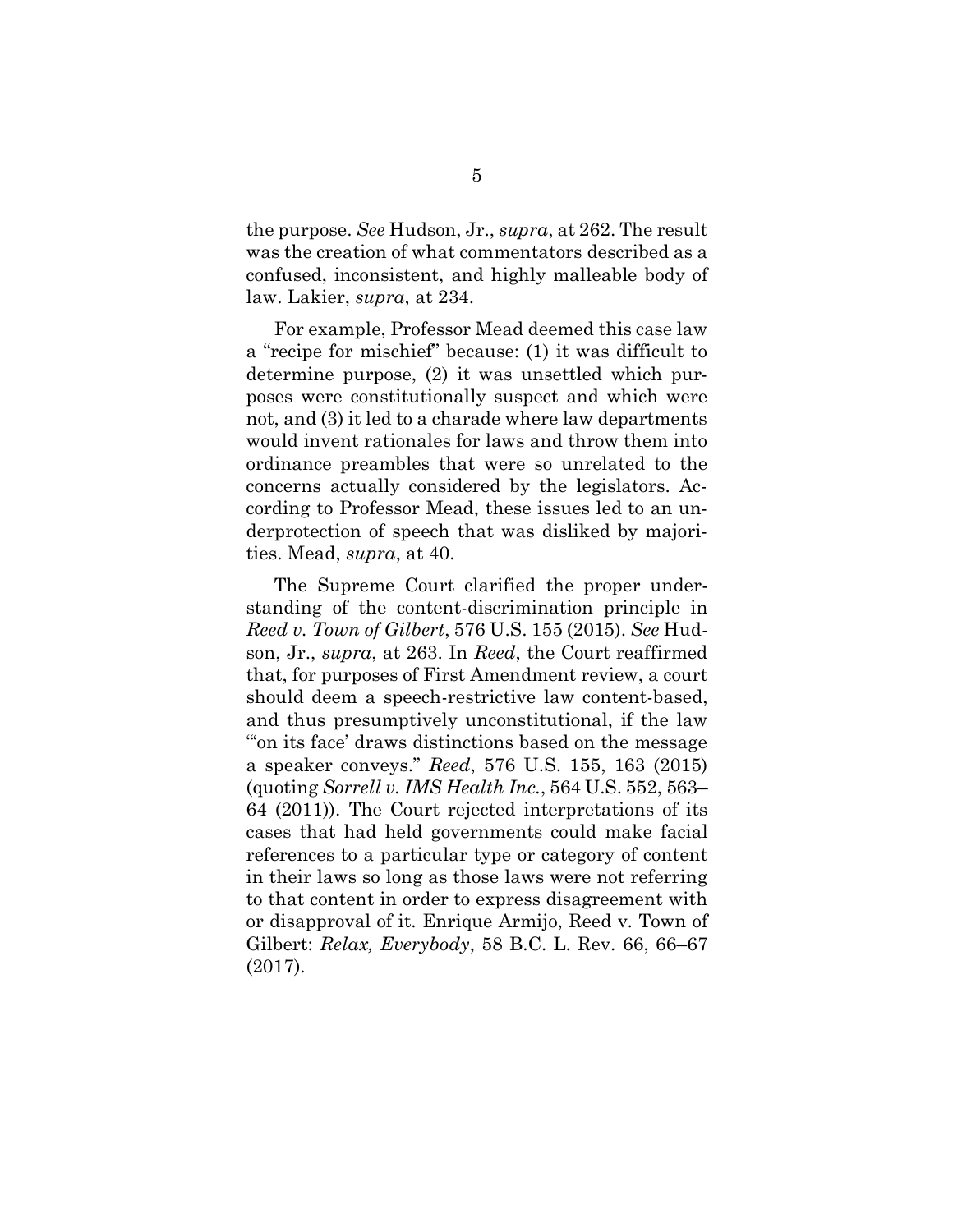The Court in *Reed* applied a two-step analysis to determine whether strict scrutiny applied. First, if a law's text makes any reference to content, then strict scrutiny applies. *Reed*, 576 U.S. at 163. The second step only applies if the law's text makes no reference to content. Under the second inquiry, if the government adopted the law because of disagreement with the message expressed by the speech the law infringes upon, *id*. at 164, or, in the words of the Court, "when the purpose and justification for the [content-neutral] law are content based" *id*. at 166.

The Court in *Reed*, then, essentially consolidated its two precedents regarding content-based restrictions on speech that had confused the lower courts, while clarifying that strict scrutiny applied to all laws where the text is based on content even if the law had a content-neutral purpose. *Reed* was therefore not a departure from this Court's previous cases. Rather, it simply reaffirmed its prior decisions on how to determine whether a law was content-based while clarifying that laws referencing content on their face were content-based even if the purpose of those laws was not to express disagreement with or disapproval of that content.

The content discrimination rule adopted in the U.S. Court of Appeals for the Ninth Circuit in *Reed*, prioritized governmental purpose in the content neutrality inquiry—in particular, whether a law's reference to content was based on discrimination against or disagreement with that content. *Reed v. Town of Gilbert*, 707 F.3d 1057, 1069 (9th Cir. 2013) ("distinctions based on the speaker or the event are permissible where there is no discrimination among similar events or speakers.").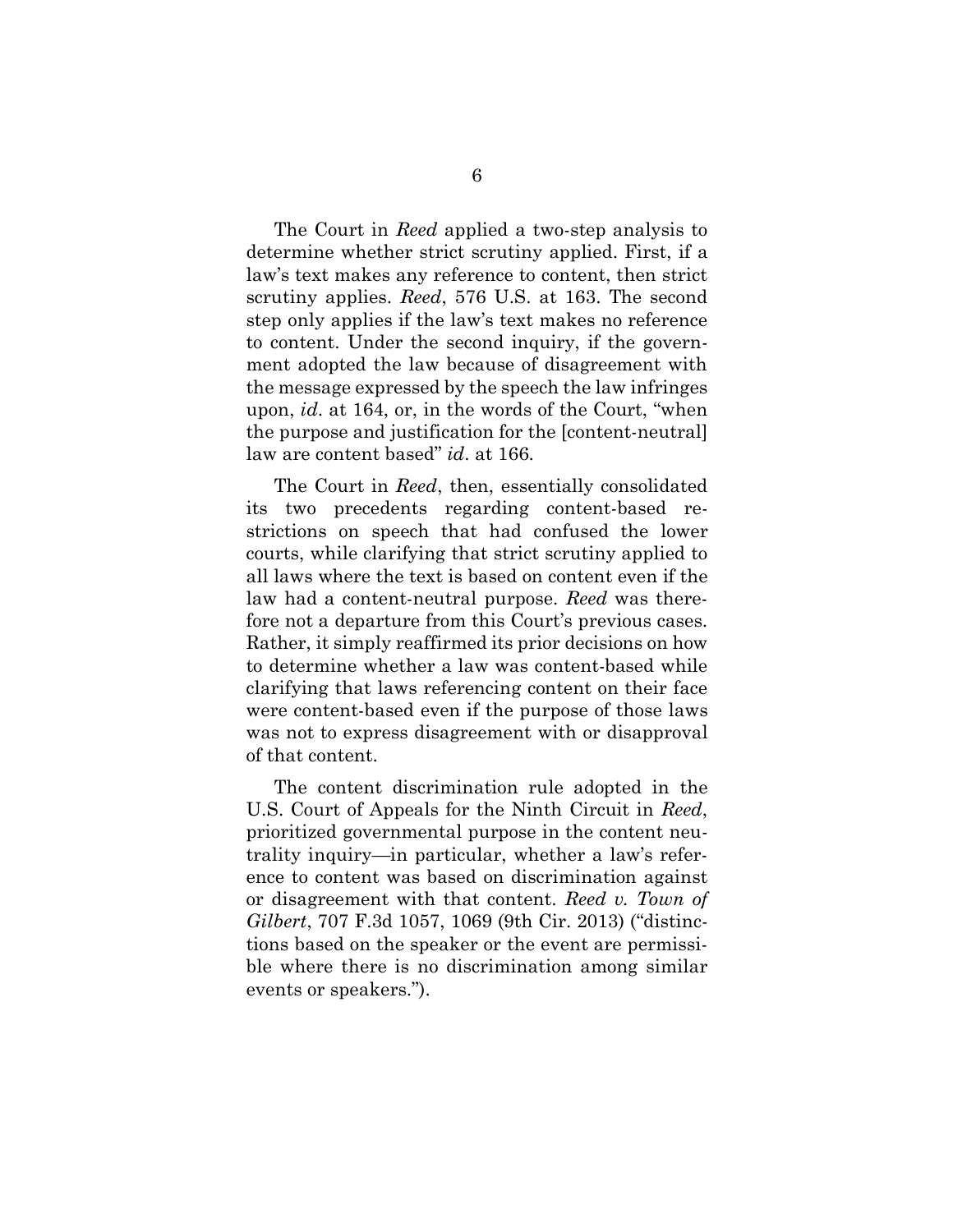Relying on the Court's 1972 statement in *Police Department of Chicago v. Mosley* that "above all else, the First Amendment means that government has no power to restrict expression because of its message, its ideas, its subject matter, or its content," 408 U.S. 92, 95 (1972), the lower courts had held that a regulation was content-based when its "underlying purpose [in referencing content] . . . is to suppress particular ideas or [to] single[] out particular content for differential treatment." *Reed v. Town of Gilbert*, 587 F.3d 966, 974 (9th Cir. 2009) (quoting *Berger. v City of Seattle*, 569 F.3d 1029, 1051 (9th Cir. 2009)); see also *Norton v. City of Springfield*, 768 F.3d 713, 717 (7th Cir. 2014).

This Court in *Reed* firmly rejected this interpretation of its content regulation cases. The Court made clear that "[a] law that is content based on its face is subject to strict scrutiny regardless of the government's benign motive, content-neutral justification, or lack of 'animus toward the ideas contained' in the regulated speech." *Reed*, 576 U.S. at 165 (quoting *Cincinnati v. Discovery Network, Inc.*, 507 U. S. 410, 429 (1993)). Further, this Court found that legislative intent is not necessary to find a violation of the First Amendment and a party opposing the government need adduce no evidence of an improper censorial motive. *Reed*, 576 U.S. at 165. Indeed, "an innocuous justification cannot transform a facially content-based law into one that is content neutral." *Id*. at 166.

Focusing on whether the governmental purpose of a facially content-based law at the time of its adoption was biased or benign toward that content does nothing to restrict a government official who uses a facially content-based law for content-discriminatory purposes. Armijo, *supra*, at 89.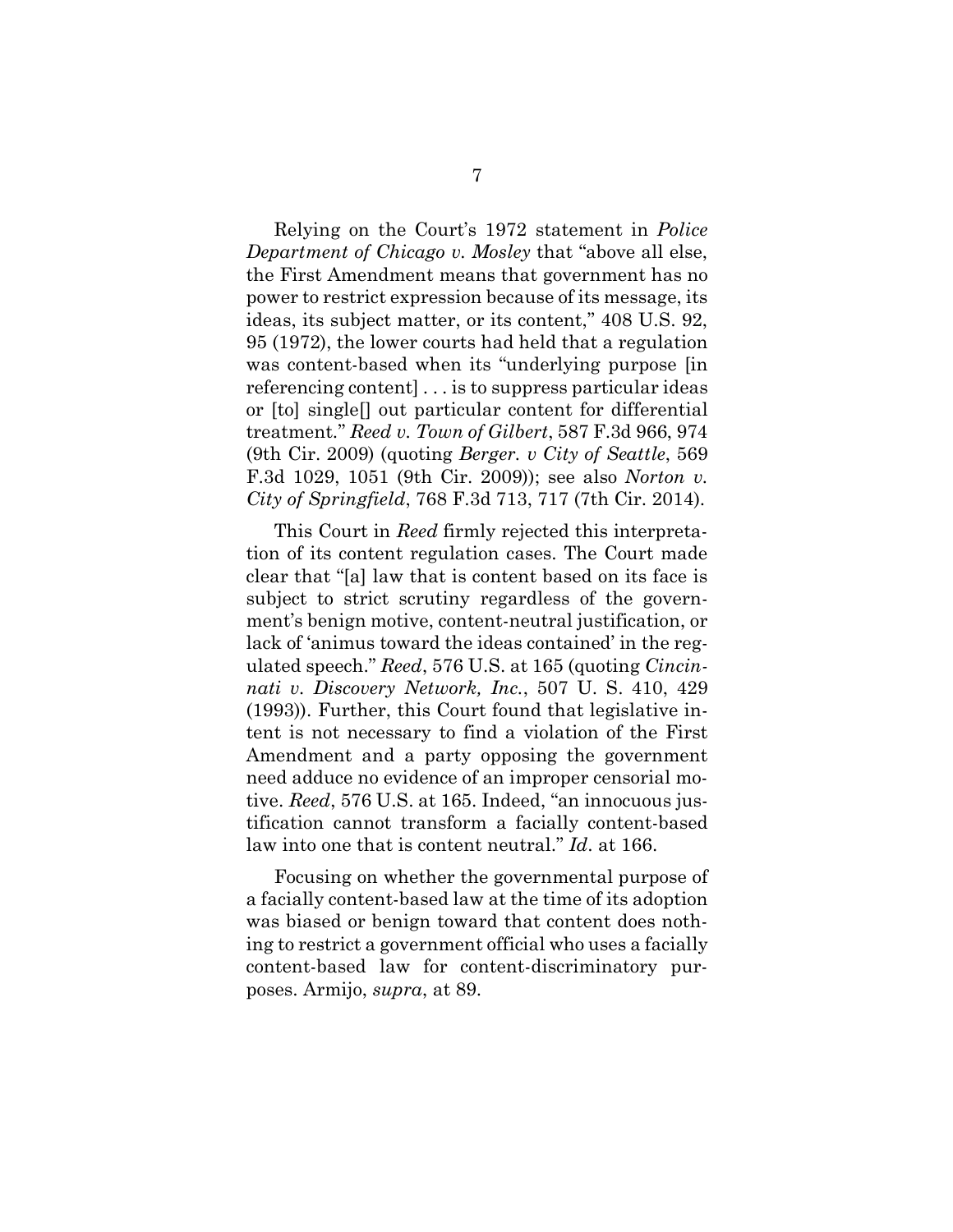The Court has long been concerned with excessive governmental discretion in the application of existing content-neutral laws, on the ground that such discretion "has the potential for becoming a means of suppressing a particular point of view." *Forsyth Cty. v. Nationalist Movement*, 505 U.S. 123, 130–31 (1992) (quoting *Heffron v. Int'l Soc'y for Krishna Consciousness, Inc.*, 452 U.S. 640, 649 (1981)). "It would be odd for the First Amendment to be oblivious to the same concern with respect to facially content-based laws where the concern about censorially-motivated constructions of such laws by government officials should be at least as great." Armijo, *supra*, at 90.

The Court's clarification in *Reed* of the contentbased test also helped clarify another problem created by the purpose-based test. The purpose-based definition of a content-based law "unnecessarily conflated the First Amendment's content neutrality requirement with its viewpoint neutrality requirement." Armijo, *supra*, at 90. The Ninth Circuit had held "that the Sign Code was content neutral because it 'does not mention any idea or viewpoint, let alone single one out for differential treatment.'" *Reed*, 576 U.S. at 168. The Court rejected this reasoning conflating limitations on content-based laws and limitations on viewpointbased laws: "a speech regulation targeted at specific subject matter is content based even if it does not discriminate among viewpoints within that subject matter." *Id*. at 169.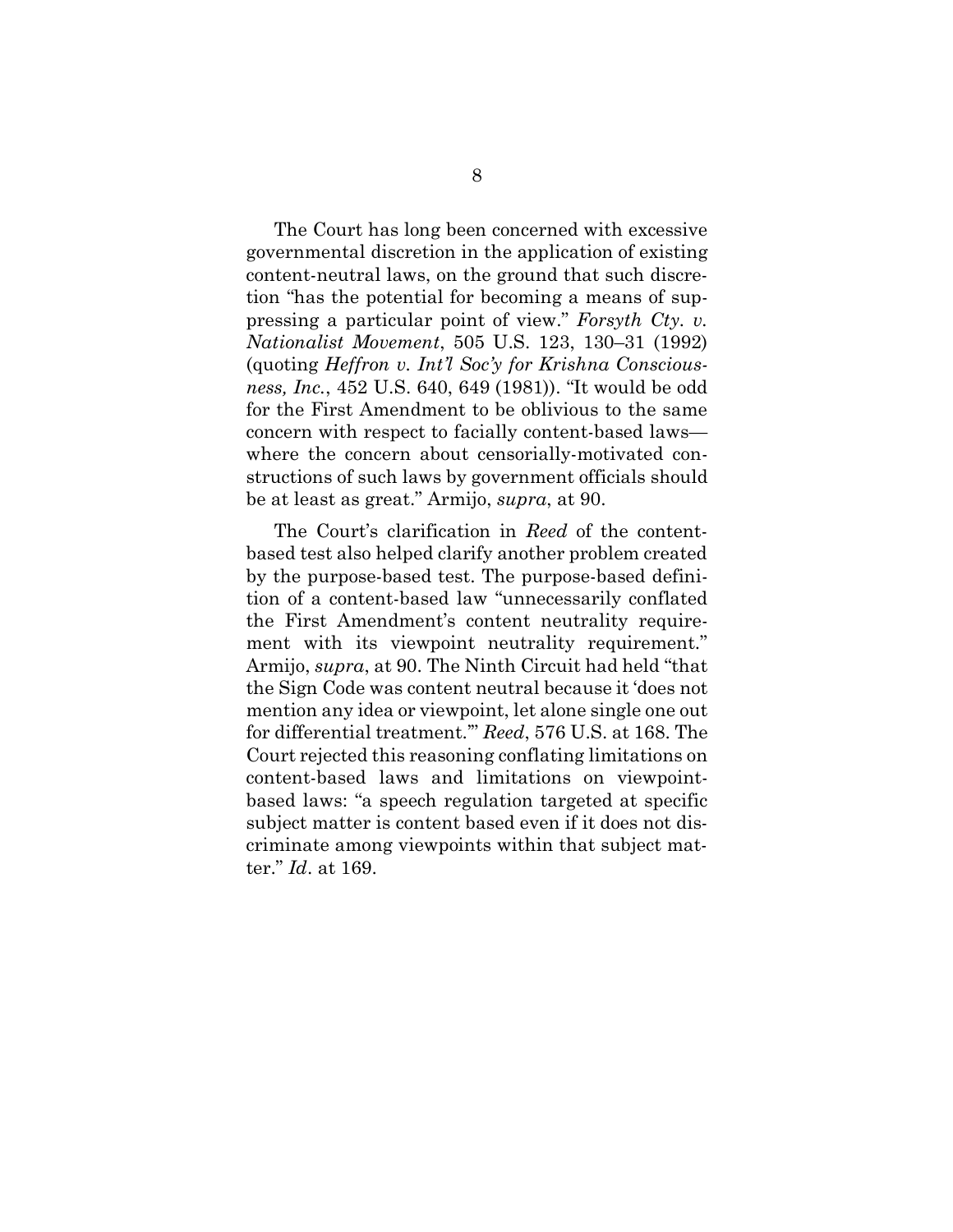## **II. Accepting the City of Austin's arguments would require this Court to overturn** *Reed***.**

In this case, the City of Austin's sign code defined "off-premise sign" as a sign that "advertis(es) a business, person, activity, goods, products, or services not located on the site where the sign is installed," or that "directs persons to any location not on that site." Austin City Code § 25-10-3(11) (2014) (J.A. 52). On-premise signs may be "electronically controlled changeable-copy sign(s)"—i.e. digital signs, *Id*. § 25-10-102(6) (J.A. 76). The City of Austin's sign code defines offpremises signs based on the communicative content— "advertis[ing] a business, person, activity, goods, products, or services not located on the site where the sign is installed" J.A. 52. Thus, in order to know whether a sign in the City of Austin may be converted to a digital sign, one must determine the content of those signs—if the content advertises activities not located on the same premises or directs persons to a location not on that site, then a digital sign is prohibited. But if the content of the sign refers to activities located on the same site, then a digital sign is permitted.

The City pretends that the definition of "off-premises signs" does not depend on the content of a sign, asserting that it is content-neutral because the definition of "off-premises signs" also depends on the sign's location. Pet. Br. 20 ("Austin's definition of off-premises sign . . . is [not] 'targeted at specific subject matter'"). But, of course, Austin's definition of "off-premises signs" *is* targeted at specific content—if the content of the sign applies to activities that do not take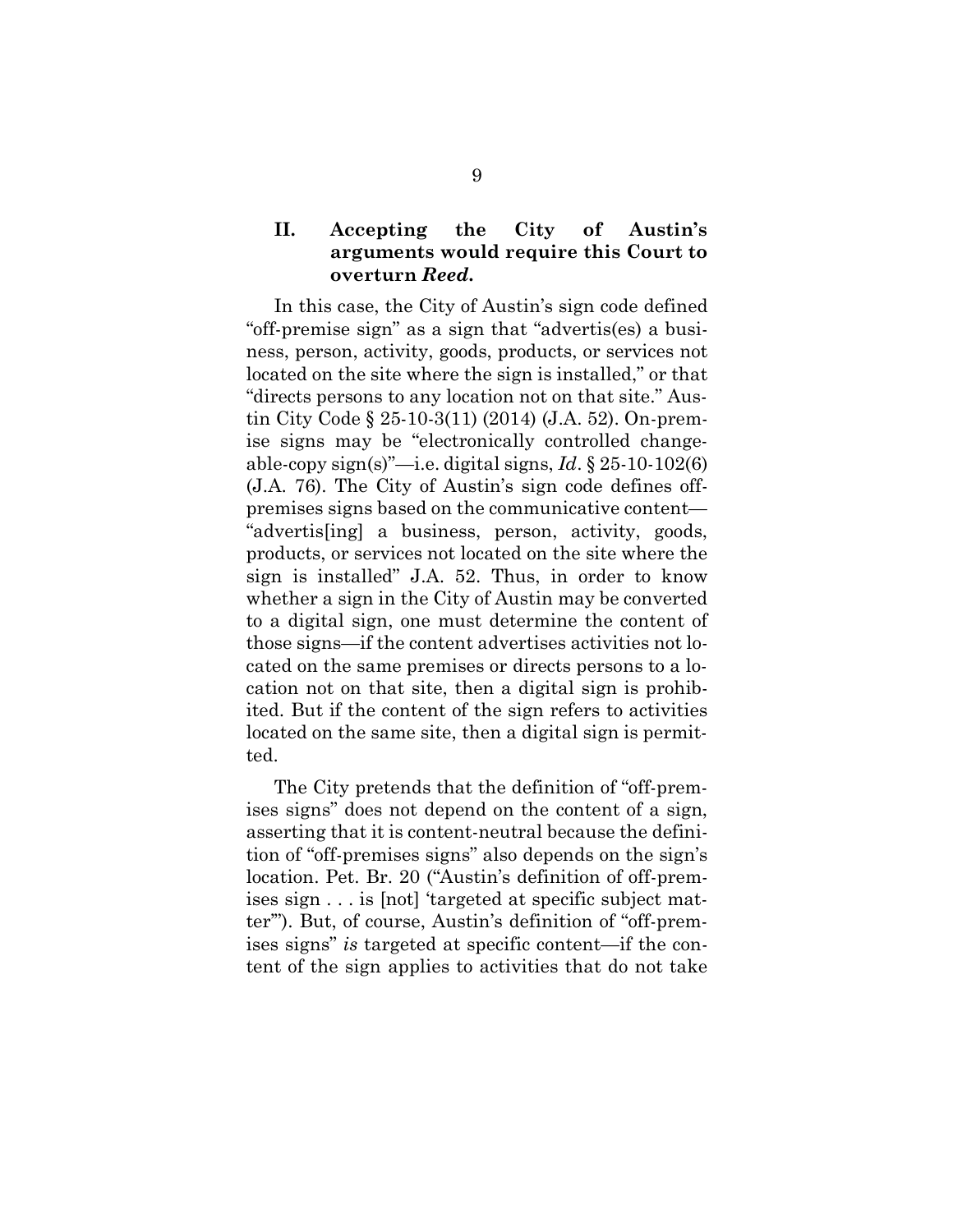place on the same location as the sign, or directs persons to a location not on that site, then it is an offpremises sign.

In essence, the City asks this Court to overturn *Reed's* holding that "[a] law that is content based on its face is subject to strict scrutiny regardless of the government's benign motive, content-neutral justification, or lack of 'animus toward the ideas contained' in the regulated speech." *Reed*, 576 U.S. at 165.

As Respondents note, Austin devotes "the first several pages of its argument to explaining the purposes motivating its ban on off-premises signs" Resp. Br. 22, implying that "the Court should first determine whether the restriction had a valid justification and then determine whether strict scrutiny applies." Resp. Br. 23. Indeed, the City of Austin defends its contentbased definition of off-premise signs by asserting that "[i]t aims not at particular subject or viewpoint, but establishes a regulatory distinction based on the relationship between a place and a sign." Pet. Br. 19–20. The City pretends that the definition of "off-premises signs" does not rely on content simply because it also relies on location. In other words, it defends its content-based definition of off-premise signs by referring to its purpose. The City, then, implicitly relies on the purpose-based test that this Court explicitly rejected in *Reed* and rulings for the City would require this court to overturn *Reed*.

Put simply, the rejection of the purpose-based test is the quintessential holding in *Reed*—laws that are content-based on their face do not evade strict scrutiny simply because their purpose is not to express disagreement with or disapproval of that content. In order to rule in the City's favor one must either reject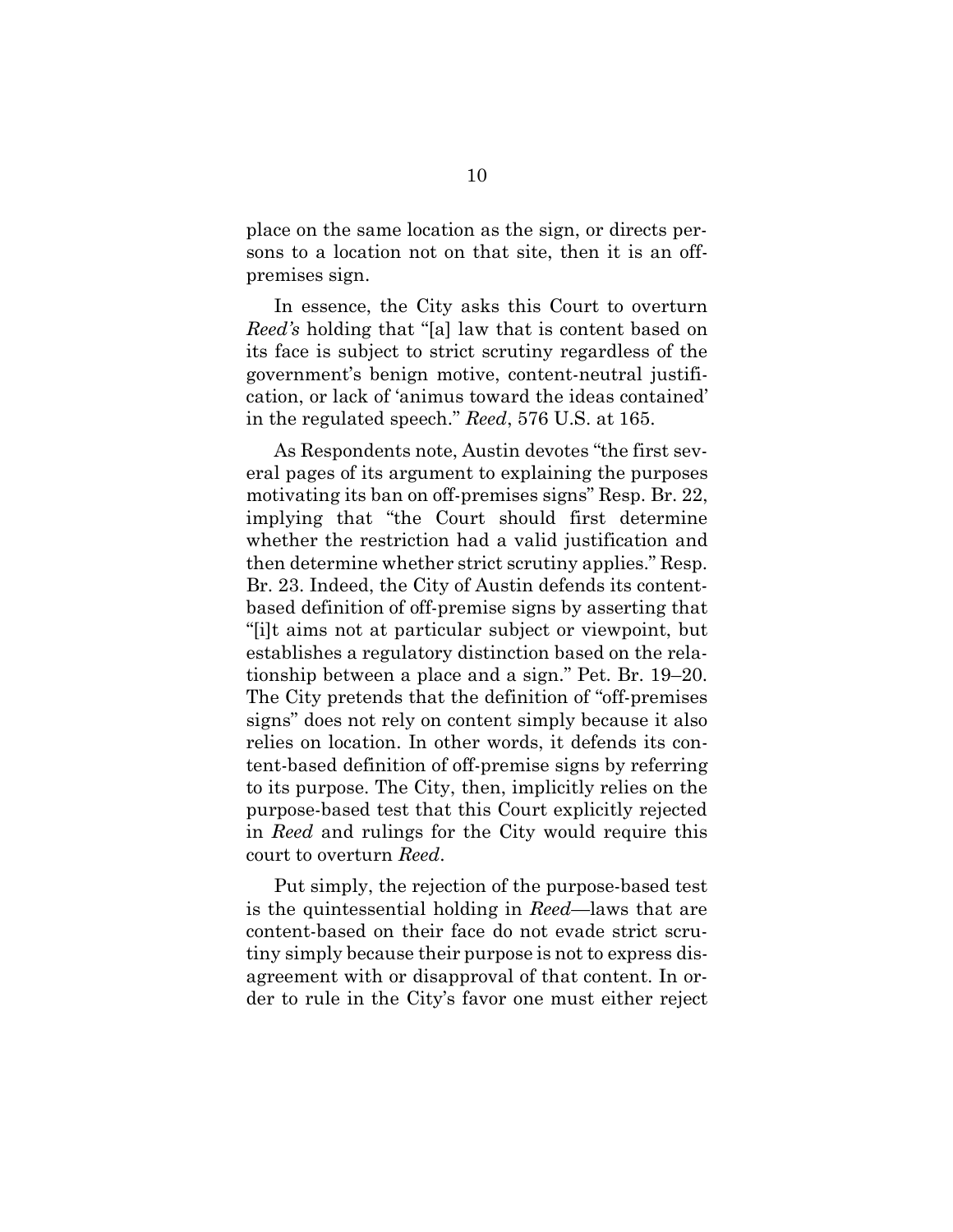the plain meaning of a law that is based on content on its face, or reject the proposition that a content-based law on its face is subject to strict scrutiny even if the purpose of that law is not to express disagreement or disproval of that content. Either way, by ruling in the City's favor this Court would simply return the lower courts to the confusion that existed in applying the First Amendment to content-based restrictions before *Reed*.

Further, the City defends its content-based definition of off-premise signs by asserting that "neither Austin's definition of off-premises sign nor the restrictions placed upon those signs (such as the rule that respondents' signs cannot be digitized) is 'targeted at specific subject matter' or 'singles out signs bearing a particular message.'" Pet. Br. 20 (quoting *Reed*, 576 U.S. at 169, 171). Again, this is not true. The definition on "off-premise signs" clearly targets the subject matter—if the content of the sign applies to activities that do not take place on the same location as the sign, or directs persons to a location not on that site, then it is an off-premises sign.

The City's assertion that the definition of "offpremises signs" is not targeted at specific subject matter and does not single out signs bearing a particular message also threatens another important clarification in *Reed*: that the lower courts had conflated content-based restrictions on speech with view-point based restrictions on speech. In this case, the City threatens to reestablish that confusion by flatly denying that the definition of off-premises sign is contentbased while at the same time asserting it not viewpoint based. But as this Court said in *Reed*: "a speech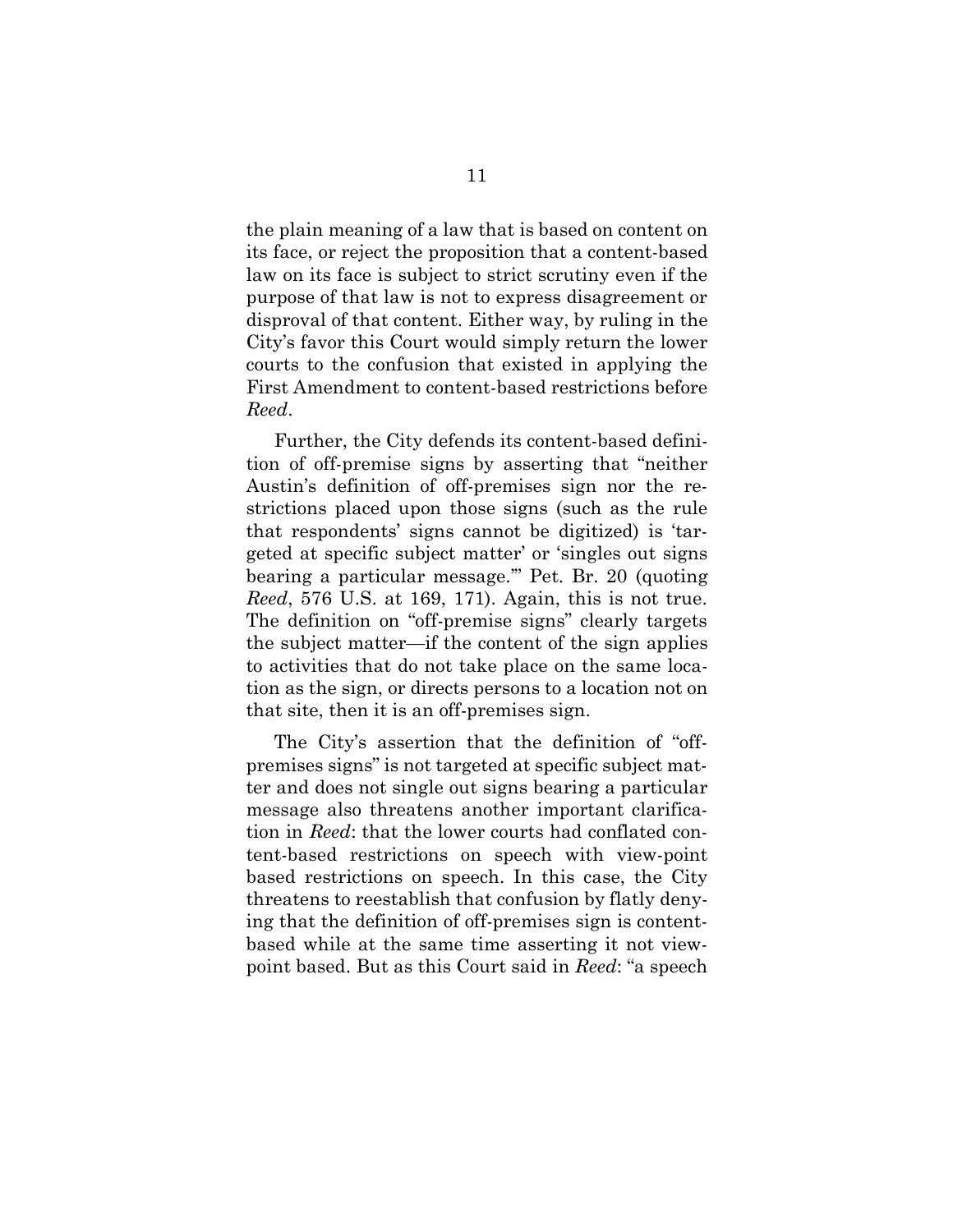regulation targeted at specific subject matter is content based even if it does not discriminate among viewpoints within that subject matter." *Id*. at 169. Similarly, here, the definition of off-premises signs in the City's sign code is content-based even if it does not discriminate on viewpoints. It does not matter that the definition does not make a distinction based on viewpoint.

The City of Austin, therefore, asks no less than to overturn *Reed*, at least in part. And at least one brief of amici curiae filed in support of the City explicitly supports overturning *Reed*. *See* Br. of the Knight First Amendment Institute at Columbia University *et al*. 5. Such a decision should not be taken lightly. "Stare decisis is the preferred course because it promotes the evenhanded, predictable, and consistent development of legal principles, fosters reliance on judicial decisions, and contributes to the actual and perceived integrity of the judicial process." *Payne v. Tennessee*, 501 U. S. 808, 827 (1991).

### **III. None of the factors for overturning this Court's precedent support overturning**  *Reed***.**

This Court has identified a number of potential factors to consider when overruling precedent. The most prevalent are five: "[1.] the quality of reasoning [of the decision to be overturned], [2.] the workability of the rule it established, [3.] its consistency with other related decisions, [4.] developments since the decision was handed down, and [5.] reliance on the decision." *Janus v. AFSCME, Council 31,* 138 S. Ct. 2448, 2478 (2018). The City of Austin has not set forth any reasons that any of these factors support overrul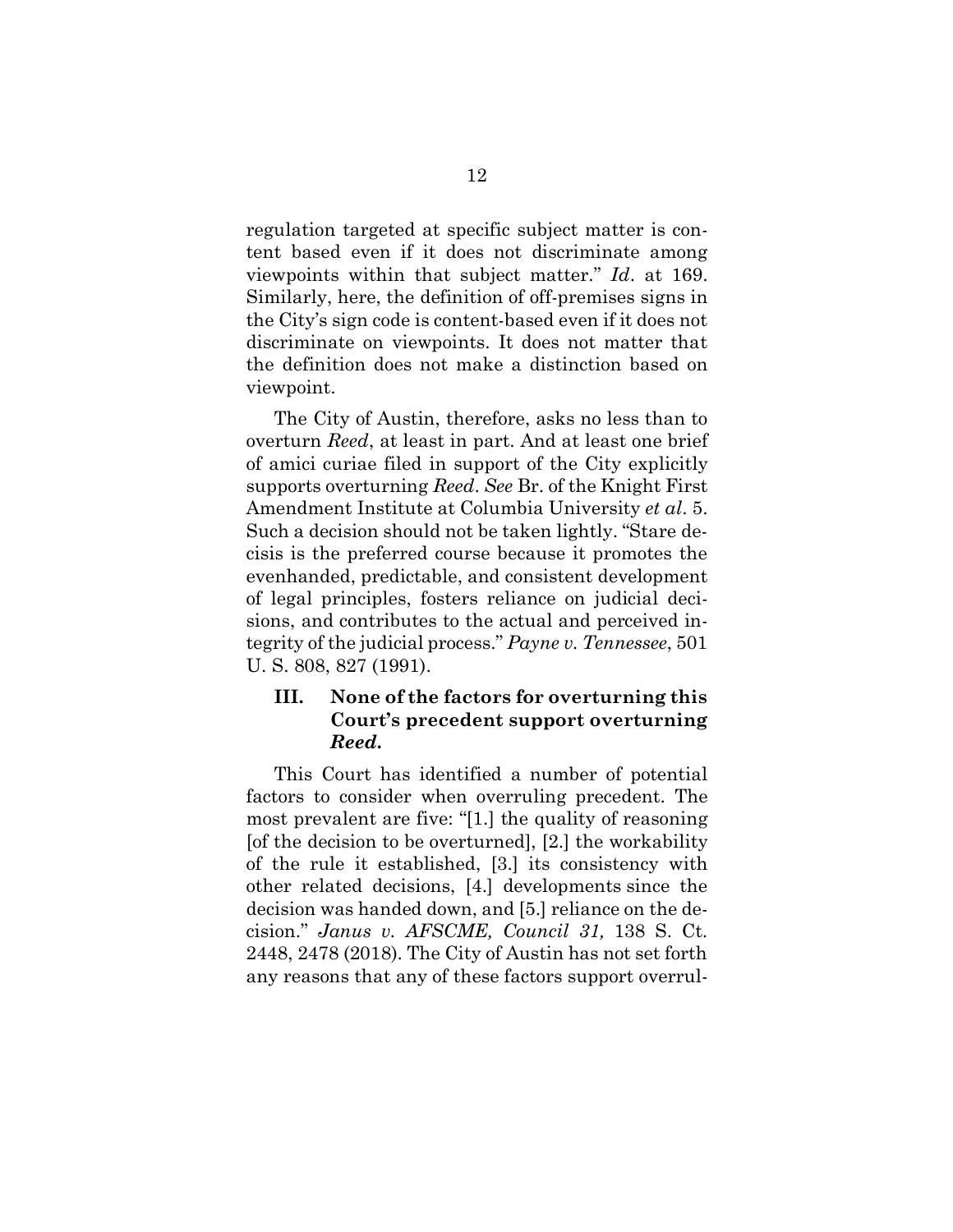ing *Reed*. Proper consideration of any of these five factors would lead to only one conclusion: that *Reed* should remain binding precedent and should not be overturned.

First, the reasoning in *Reed* is sound. Indeed, *Reed* clarified this Court's precedent by establishing a twopart test for determining whether a restrict was content-based and thus subject to strict scrutiny. First, if a law was content-based on its face it is subject to strict scrutiny. Second, a facially neutral law is still subject to strict scrutiny if the government adopted the law because of disagreement with the message expressed. Further, *Reed* clarified that facially contentbased laws are subject to strict scrutiny even if the purpose of those laws was not to express disagreement with or disapproval of that content. *Reed*, 576 U.S. at 163–64.

Second, the rule in *Reed is* workable. By clarifying precedent, *Reed* set up a simple two-step analysis that is more workable than what the lower courts had been applying. As explained, *Reed* also clarified the distinction between content-based restrictions on speech and viewpoint-based restrictions on speech, a distinction that many lower courts had confused, especially under the purpose test that the Court rejected in *Reed*.

Amici in support of the City assert that the *Reed* test is unworkable because some lower courts have narrowly applied the first step of the *Reed* analysis, *see* Br. of the Knight First Amendment Institute at Columbia University *et al*. 12–14, but they propose a more "nuanced" test that would add at least four more steps of analysis and still includes analyzing whether the text of the law is content-based, which they assert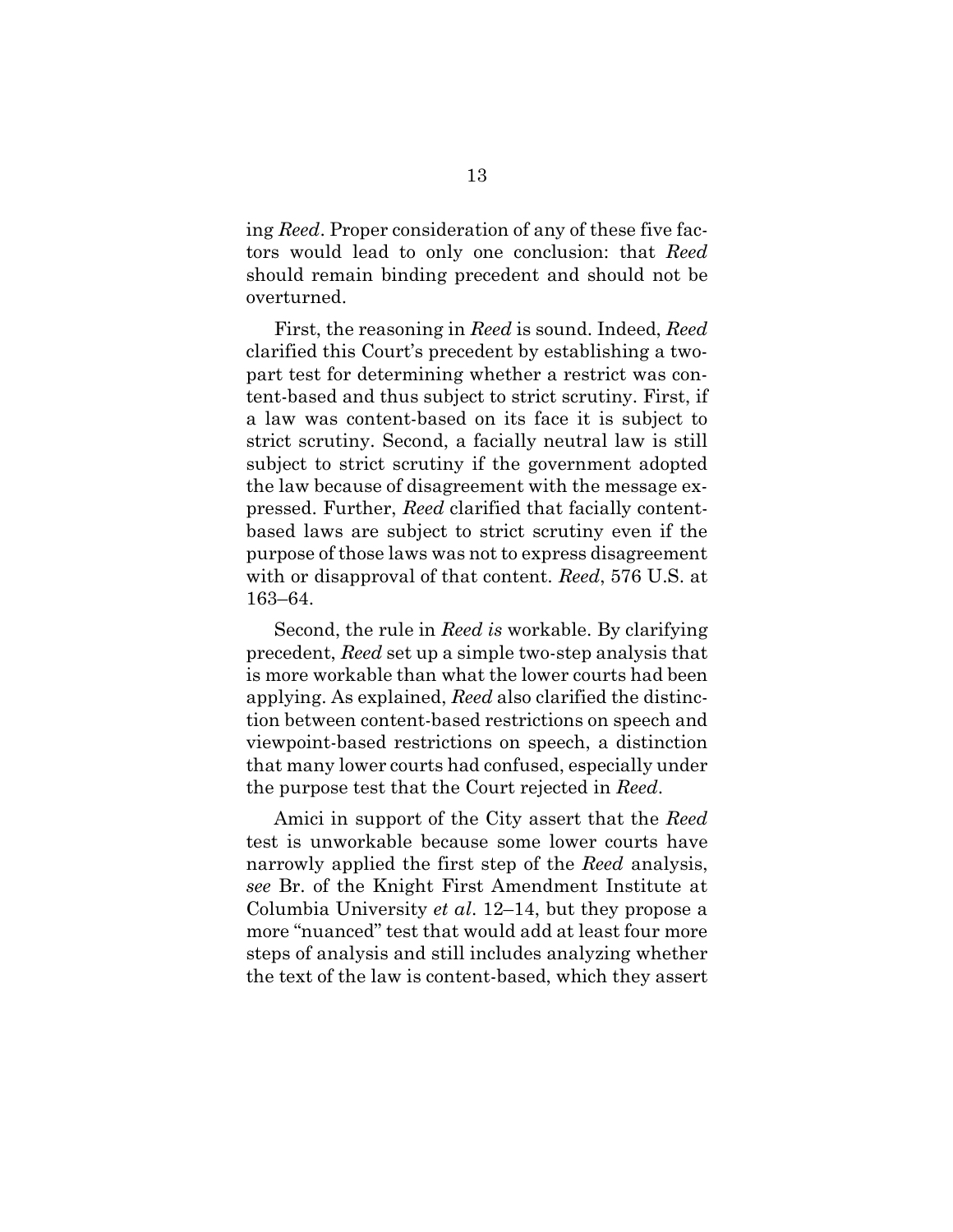is unworkable. *Id*. at 24. In other words, *amici* propose a less workable test than in *Reed*.

Third, *Reed* is consistent with the Court's other decisions. This Court has long disapproved on contentbased restrictions on speech and *Reed* consistently and clearly applies that principle.

Fourth, developments since the Court handed down *Reed* also support upholding it. Despite fears of *Reed* becoming "revolutionary" and courts being forced to strike down a plethora of laws under *Reed's* holding, scholarly analysis demonstrates that *Reed* has not been the basis of a First Amendment revolution, though it has been consequential, the lower courts have largely read it narrowly. Dan V. Kozlowski and Derigan Silver, *Measuring* Reed's *Reach: Content-Discrimination in the U.S. Circuit Courts of Appeals after* Reed v. Town of Gilbert, 24 Comm. L. & Pol'y 191, 193 (2019).

Despite some commentators' concerns, *see, e.g.,* Br. of the Knight First Amendment Institute at Columbia University *et al*. 10–12, the courts of appeals have thus far declined to apply *Reed* to categories of speech that have traditionally been less protected, such as commercial speech. Kozlowski and Silver, *supra*, at 193. This concern expressed by amici in support of the City is almost entirely theoretical as amici provide very little evidence of this actually happening.

Finally, the fifth factor—reliance on the decision also weighs in favor on upholding *Reed*. After *Reed* clarified the analysis to determine whether a restriction on speech was content-based and thus subject to strict scrutiny, the lower courts have corrected their approaches and made decisions consistent with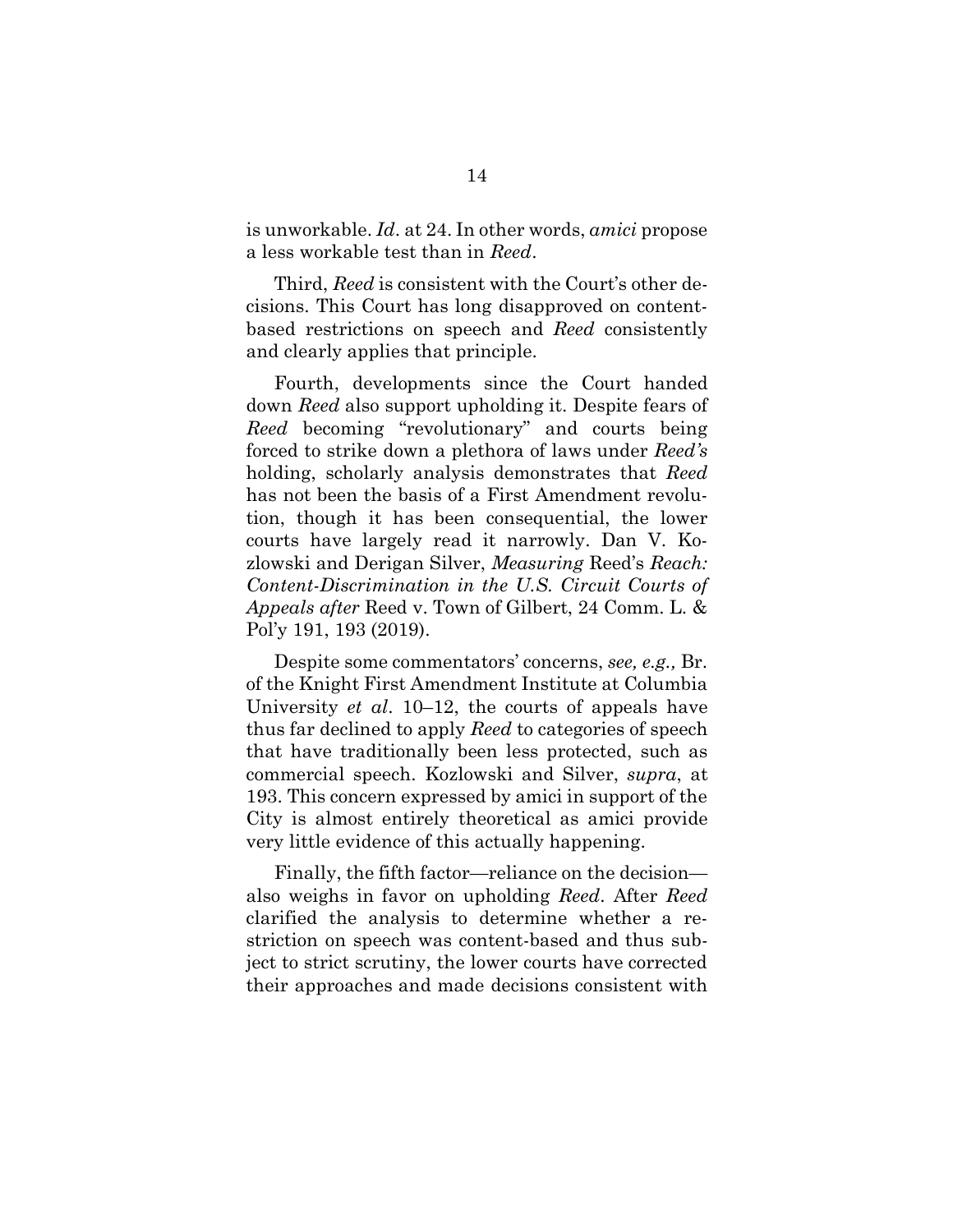*Reed*. Prior to *Reed*, some federal courts upheld laws that, on their face, discriminated on the basis of content and had substantial evidence of pretext, so long as the laws could be "justified" by a non-censorial motive, often one concocted by the law department after a legal challenge was filed. Mead, *supra,* at 37–38, 45. But the lower courts, following *Reed*, have abandoned this analysis.

For example, at least two courts of appeals who had previously upheld ordinance banning panhandling based on the content of speech based on a "content-neutral" motive, overturned those cases to be consistent with *Reed*, which also eliminated the circuit court's split of authority on the issue. *See Norton v. City of Springfield, Ill.*, 768 F.3d 713 (7th Cir. 2014), rev'd, 806 F.3d 411 (7th Cir. 2015); *Thayer v. City of Worcester*, 755 F.3d 60 (1st Cir. 2014), vacated, 135 S. Ct. 2887 (2015), declaring ordinance unconstitutional on remand, 2015 WL 6872450, at \*15 (D. Mass. Nov. 9, 2015). Thus, the lower courts' decisions analyzing whether restrictions on speech are content-based have become more consistent after *Reed*.

#### **CONCLUSION**

This Court made clear in *Reed* that a law that is content-based on its face is subject to strict scrutiny, and that laws that are on their face content-neutral will also be subject to strict scrutiny when the purpose and justification of a facially content-neutral law are content-based. Further, the Court held that facially content-based laws are subject to strict scrutiny even if the government's purpose for regulation is contentneutral.